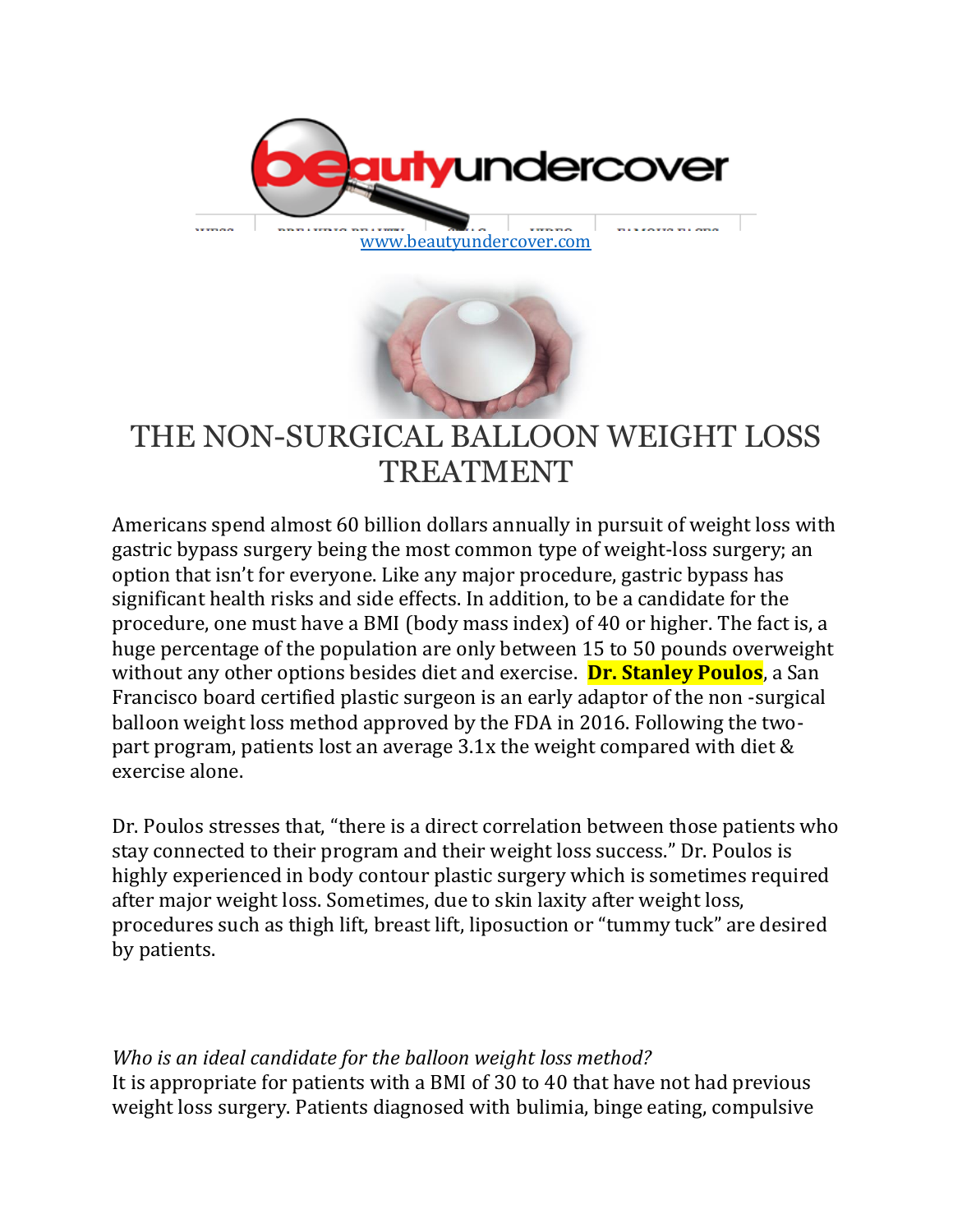overeating, high liquid calorie intake habits or similar eating related psychological disorders are not good candidates.

#### *How does the balloon method work?*

This non-surgical outpatient procedure begins with a diagnostic endoscopy to ensure that there are no contraindications and that it is safe to perform. Once the patient is mildly sedated and comfortable, the procedure can begin. The deflated gastric balloon is inserted through the esophagus and into the stomach. A syringe is then used to fill the balloon with a sterile saline solution. Once the weight loss balloon has been filled with saline, it expands to approximately the size of a grapefruit. The entire procedure takes about 20 minutes. Patients can usually return home after the placement or removal procedures within 30 minutes. Over the last 20 years this procedure has helped over 277,000 people. The gastric balloon encourages portion control while patients make healthy changes to diet and lifestyle.

### *How long does the balloon stay in place?*

The balloon remains in the stomach for the first six months after the procedure. With the stomach balloon and Dr. Poulos' support team, patients usually see the most drastic results in the first six months. It is very important to use this time to develop healthy habits that will continue for not only the 12-month weight loss program, but for the rest of one's life.

#### *What to expect after the balloon placement.*

Over the first 14 days after placement, patients may experience nausea or vomiting. Dr. Poulos recommends a liquid diet for his patients during the first week to help manage these symptoms. Also prescribed are effective anti-nausea drugs to help the patient through the initial stage.

#### *How is the balloon removed?*

Once the stomach balloon has been in place for six months the balloon is removed. The simple and non-surgical procedure is very similar to the placement process. Once the gastric balloon has been removed, it is very important to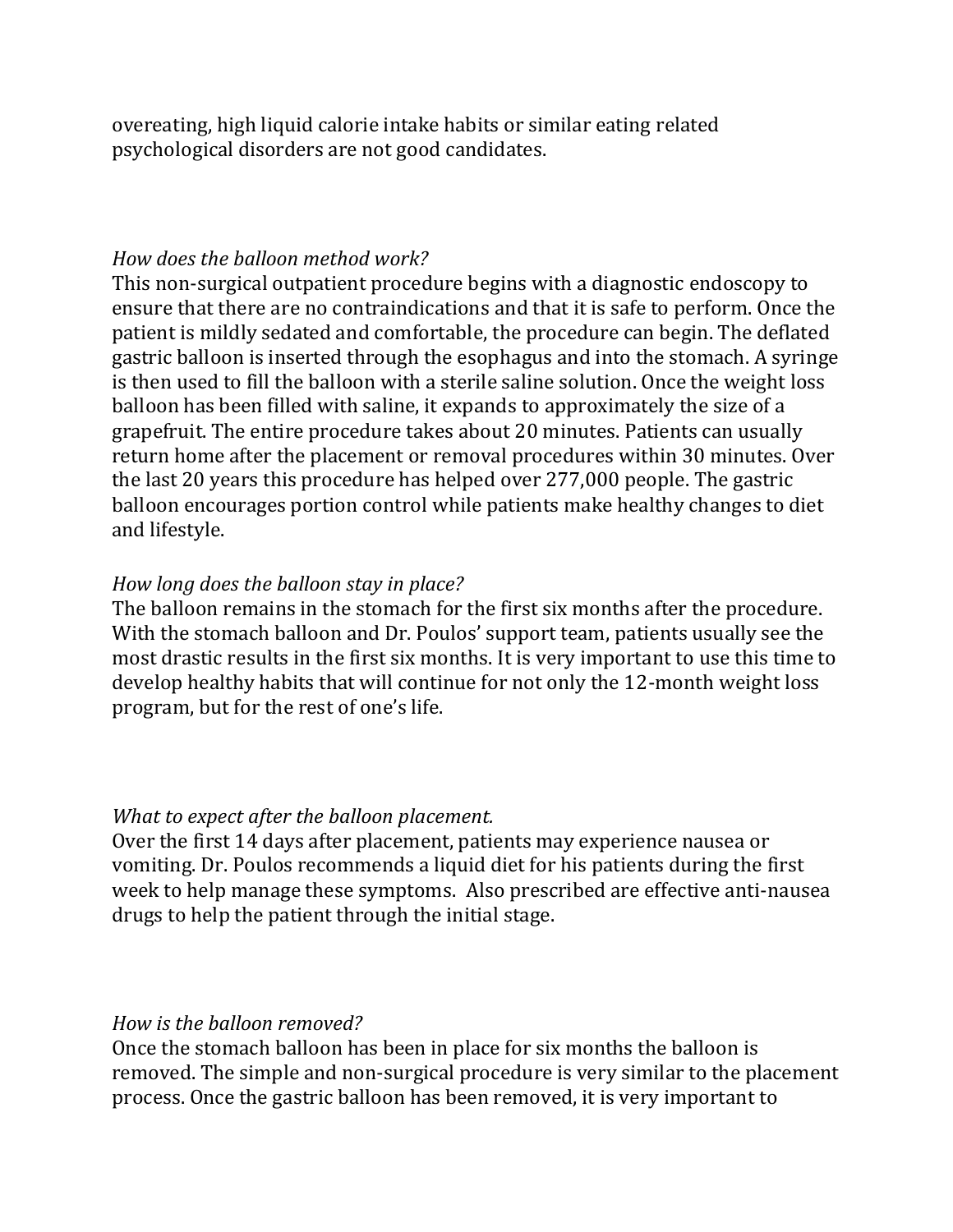continue working closely with Dr. Poulos' team and coaches to follow the personal diet and exercise plan provided. This will help to keep you in a positive and healthy mindset while achieving your weight loss goals.

## *Additional benefits of the balloon weight loss method.*

ü It's been shown that the average person loses 3x more weight with this procedure than with diet and exercise alone. Here are some of the reasons why:

ü Diets can leave you feeling hungry or dissatisfied. This procedure helps by taking up room in the stomach and encouraging portion control.

ü When you're overweight, exercise can be challenging and uncomfortable. With The Balloon Weight Loss Method aiding your weight loss, physical activity can be more comfortable.

ü There are no incisions, stitches, or scars.

ü Unlike gastric bypass surgery, this procedure is not solely for the morbidly obese.

ü The procedure takes 20 minutes and most patients return home the same day.

ü The balloon is only placed temporarily.

ü The procedure is intended to work with a fitness and nutrition regimen for optimal results.

*Cost:* The general cost for the procedure is \$8,000 to \$10,000 nationwide and can be used with patients 22 and older who fit all of the medical criteria.

About Dr. Stanley Poulos

Dr. Poulos specializes in cosmetic breast surgery and body contouring procedures. He helped pioneer the quick lift facial rejuvenation surgery in California and is recognized as one of the leading plastic surgeons in Marin County and the entire San Francisco Bay area. Dr. Poulos and Plastic Surgery Specialists have extensive experience in body contour procedures. A graduate of